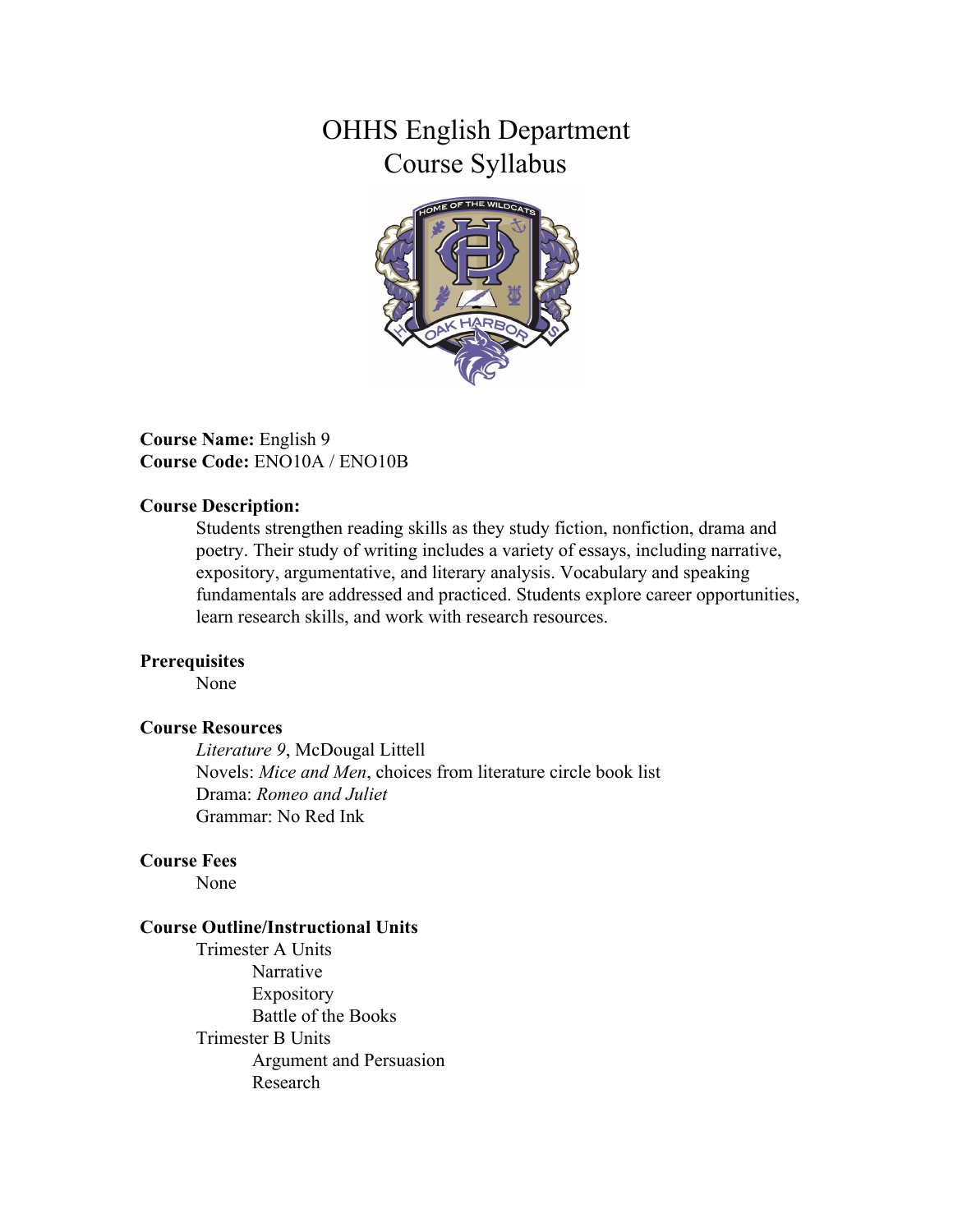## **Major Assessments**

Trimester A Assessments

- Vocabulary (both academic and text specific)
- Multiple choice tests and quizzes
- No Red Ink Grammar quizzes
- Written narratives to develop real or imagined experiences or events using effective technique, well-chosen details, and well-structured event sequences.
- Written informative/explanatory texts to examine and convey complex ideas, concepts, and information clearly and accurately through the effective selection, organization, and analysis of content.
- Choose-your-grade book project

Trimester B Assessments

- Vocabulary (both academic and text specific)
- Multiple choice tests and quizzes
- No Red Ink Grammar quizzes
- Written arguments to support claims in an analysis of substantive topics or texts, using valid reasoning and relevant and sufficient evidence.

## **Extra Help**

Teachers will provide information regarding tutoring in classroom procedures. Students are encouraged to take advantage of tutoring opportunities and assistance will be offered in class.Please speak with the teacher to arrange additional support.

# **RE-DO POLICY:**

OHHS is an effort based school where we believe all students can learn. We also know that students learn at different rates. Thus, we are implementing a re-do policy that recognizes the needs of individual learners.

- $\bullet$  100% Re-do
	- o Assessments
	- o Key Assignments: Evidence that demonstrates mastery of a standard
- Teachers may:
	- o require completion of supporting assignments prior to re-do opportunities for students to show they can meet the standard.
	- o require students to complete re-do of work outside of class time.
	- o limit the number of re-do opportunities for each assignment.
	- o assign zero grades when students choose not to do key assignments and/or assessments to standard.
- All opportunities for re-do work will come with a deadline as assigned by the teacher.

## **Weighted Categories**

Set department categories and weighting